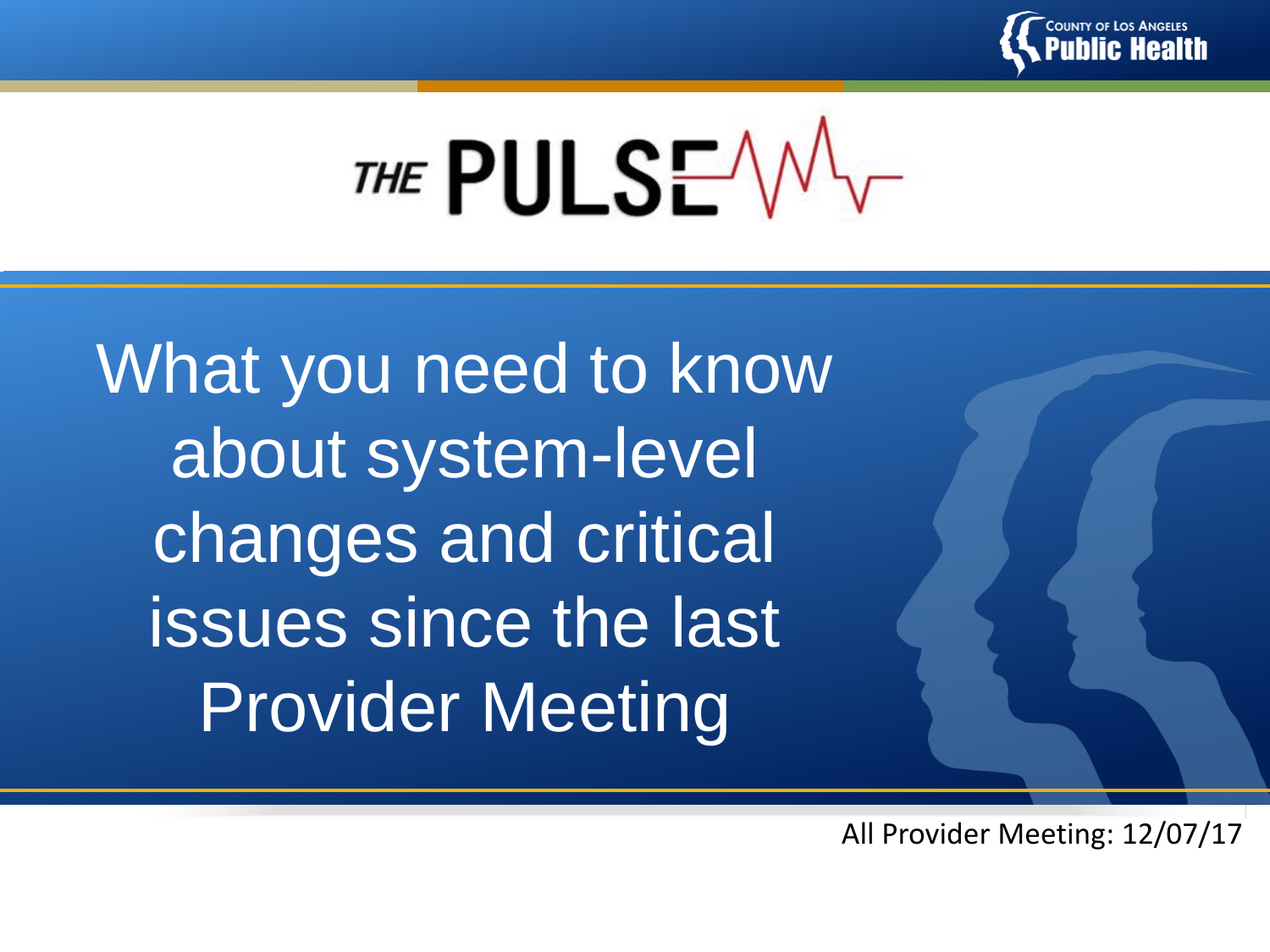



#### **NEW CONTRACT CHANGES - RESOURCES**

#### • **Data Collection Guide (LACPRS) – Added November 2017**

Available At: SAPC Website, Sage Page and Network Providers Page, Provider Meetings, Provider Manual and Forms Page

#### • **Companion Guide HIPAA 837 (Secondary Sage Users) – Added November 2017**

Available At: SAPC Website, Sage Page and Network Providers Page, Provider Meetings, Provider Manual and Forms Page

#### • **START-ODS #5 Submission Timelines – Revised December 2017**

Available At: SAPC Website, Network Providers Page, Provider Meetings, Bulletins, Briefs and Factsheet Tab

#### **NEW CONTRACT BULLETINS**

**Bulletin 17-10**: Additional codes for Perinatal Service Network Providers Only **Bulletin 17-11**: Agency developed procedures in the event of a Sage outage

Available At: SAPC Website, Network Providers Page, Provider Manual and Forms Tab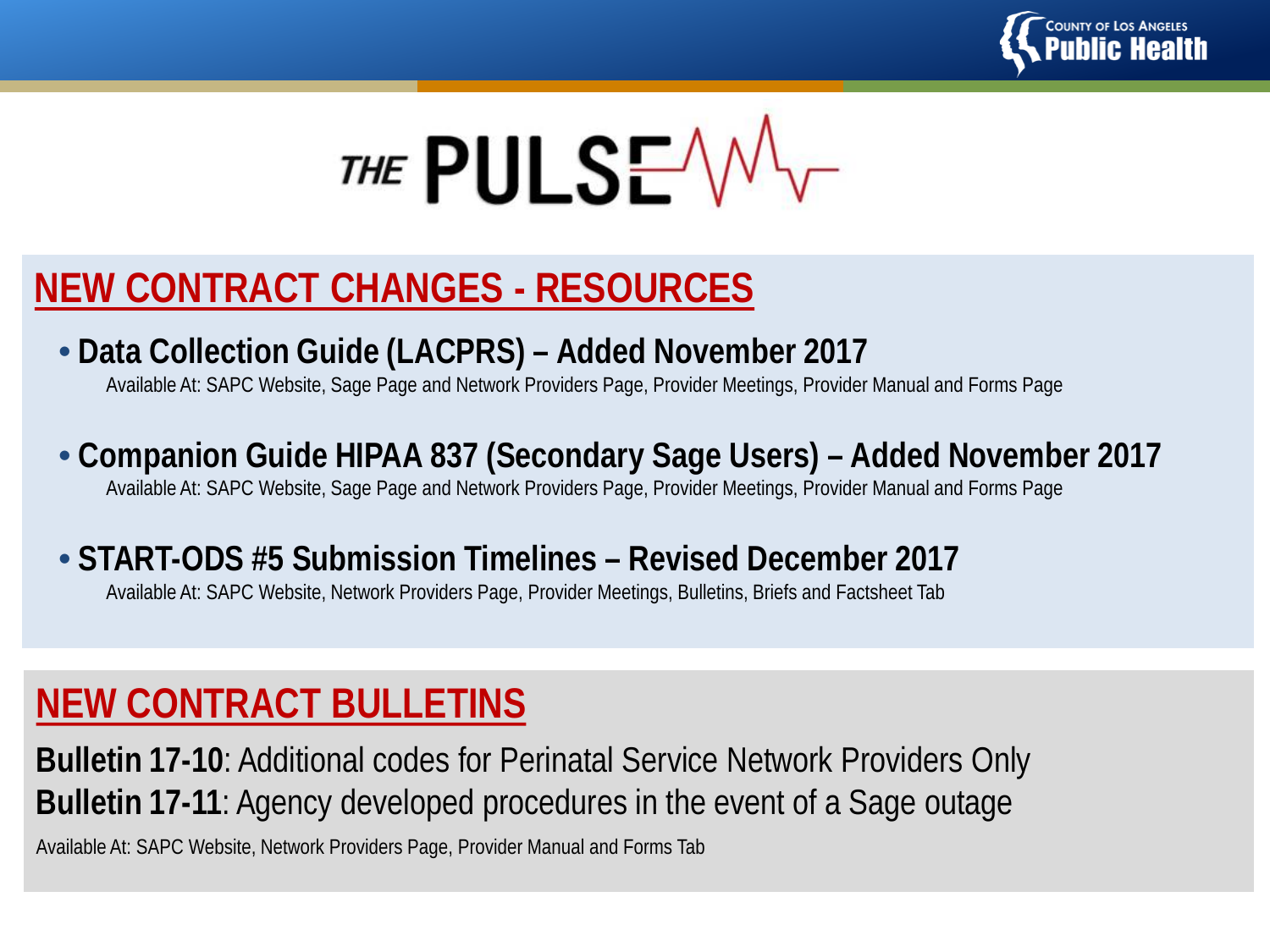

## THE PULSE  $\mathcal{W}$

## **CIBHS TECHNICAL ASSISTANCE AND TRAINING**

- **Webinars:** *Impact of UM and Documentation on Revenue*
	- **Residential Providers: 12/14/17 – 10:00 AM to 11:30 AM**  Register At: <https://register.gotowebinar.com/register/8415058754142531843>
	- **Outpatient Providers: 12/14/17 – 1:00 PM to 2:30 PM** Register At:<https://register.gotowebinar.com/register/3566175092254985987>

**For More Information Contact Amy McIlvaine at [amcilvaine@cibhs.org](mailto:amcilvaine@cibhs.org) or (916) 379-5330**

## **SBAT UPDATES AND OTHER CONTRACT ISSUES**

To update the SBAT (for other than bed/slot availability) or report any contract related issues, please email [SAPCMonitoring@ph.lacounty.gov](mailto:SAPCMonitoring@ph.lacounty.gov)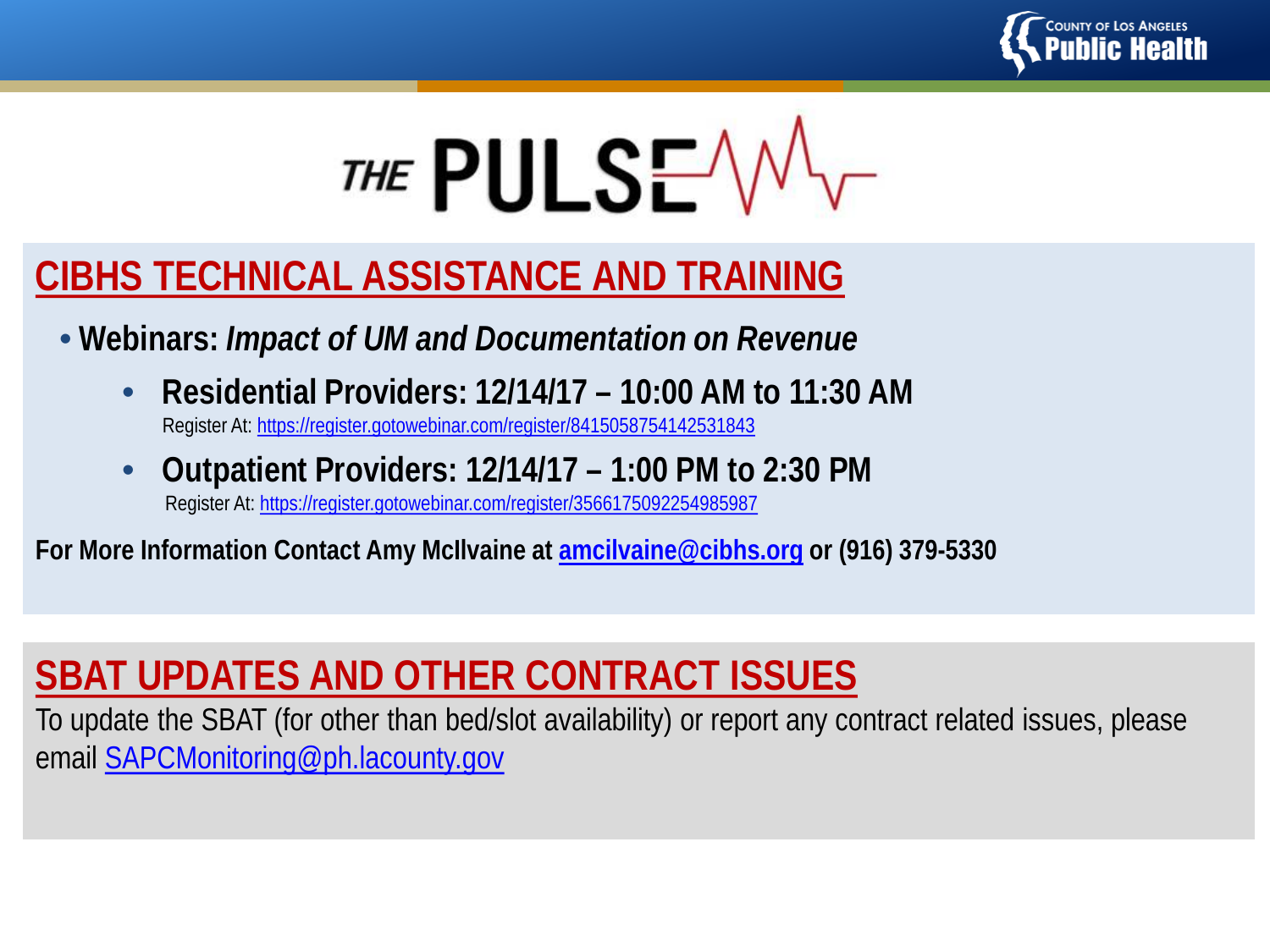

# THE PULSE W

## **MANDATORY MONTHLY ALL PROVIDER MEETINGS**

- The January 2018 Provider Meeting will occur via webinar or conference call.
- Thereafter, beginning in April 2018 Provider meetings will take place via conference call or webinar every other month. A schedule will be available on the SAPC Provider webpage.

#### **SUD TRANSFORMATION BI-WEEKLY CALLS**

Beginning on January 10, 2018 from 11:30am-12:30pm, the QI & UM provider call will be repurposed to a broader START-ODS call and expanded to include representatives from QI & UM, Systems of Care, Contracts, Finance, IT and Planning. Submit questions in advance to [SUDtransformation@ph.lacounty.gov](mailto:SUDtransformation@ph.lacounty.gov) with "Provider Call" in Subject. To join use the following URL: https://global.gotomeeting.com/join/932925133 or call toll free (877) 568-4106 (access code: 676-465-709)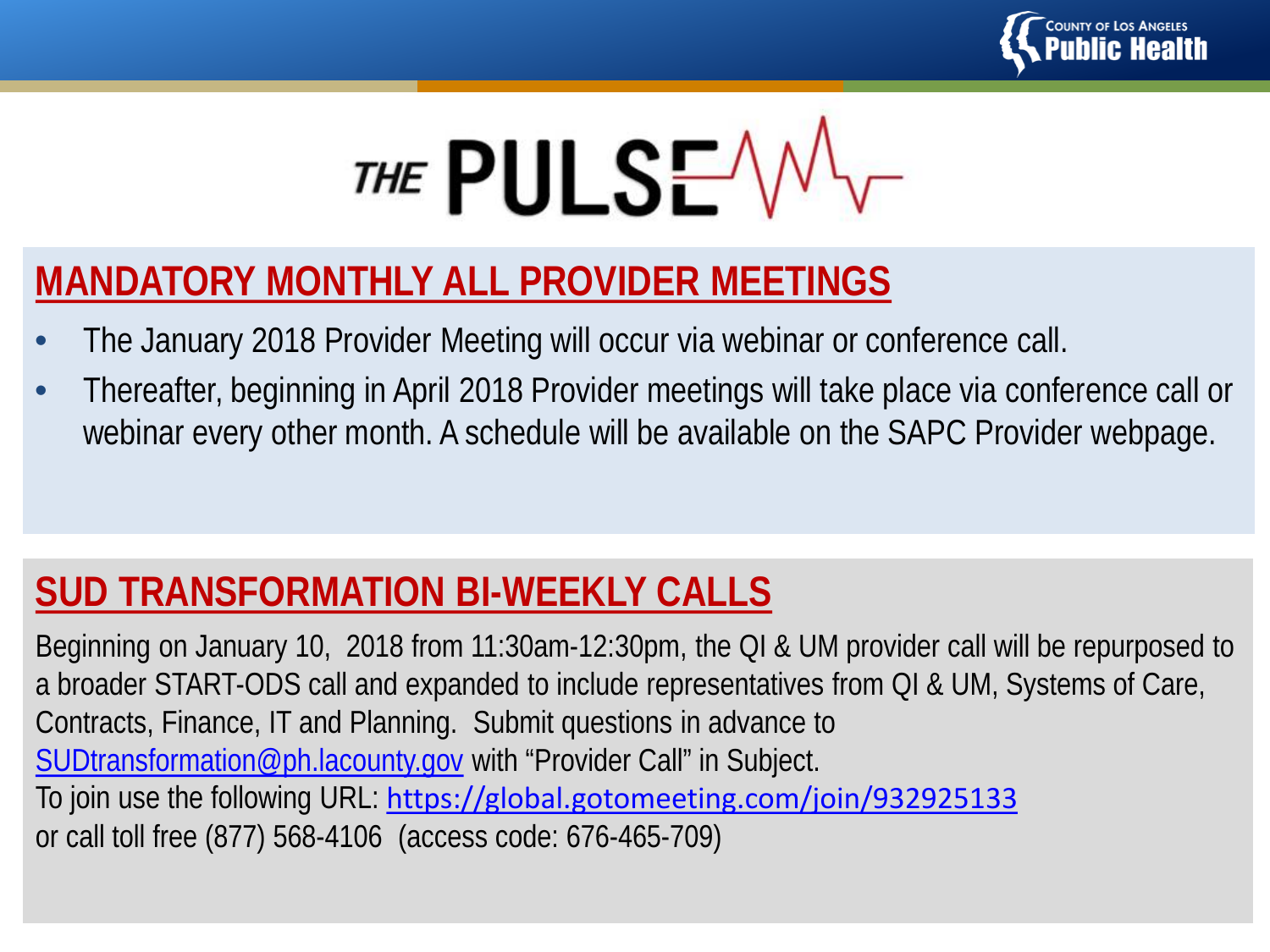



#### **PATIENT- NOT PROGRAM-CENTERED CARE:**  *The Right Services, at the Right Time, for the Right Duration, in the Right Setting!*

Patients receiving treatment at the same level of care, at the same provider site, will likely receive a different mix of services depending on results from the ASAM assessment and the individualized treatment plan.

*For example, 1/4 of patients may participate in one group session and one individual session per week; 1/2 two groups per day for three days; and 1/4 one group per day for five days. It depends on what works best clinically for each patient.*

**What about contract monitoring?** Your local or state auditor will be looking for treatment plans and associated progress note documentation that reflect individualized, patient-centered care (i.e. not cookie-cutter). It is up to the provider to appropriately substantiate their clinical decisions.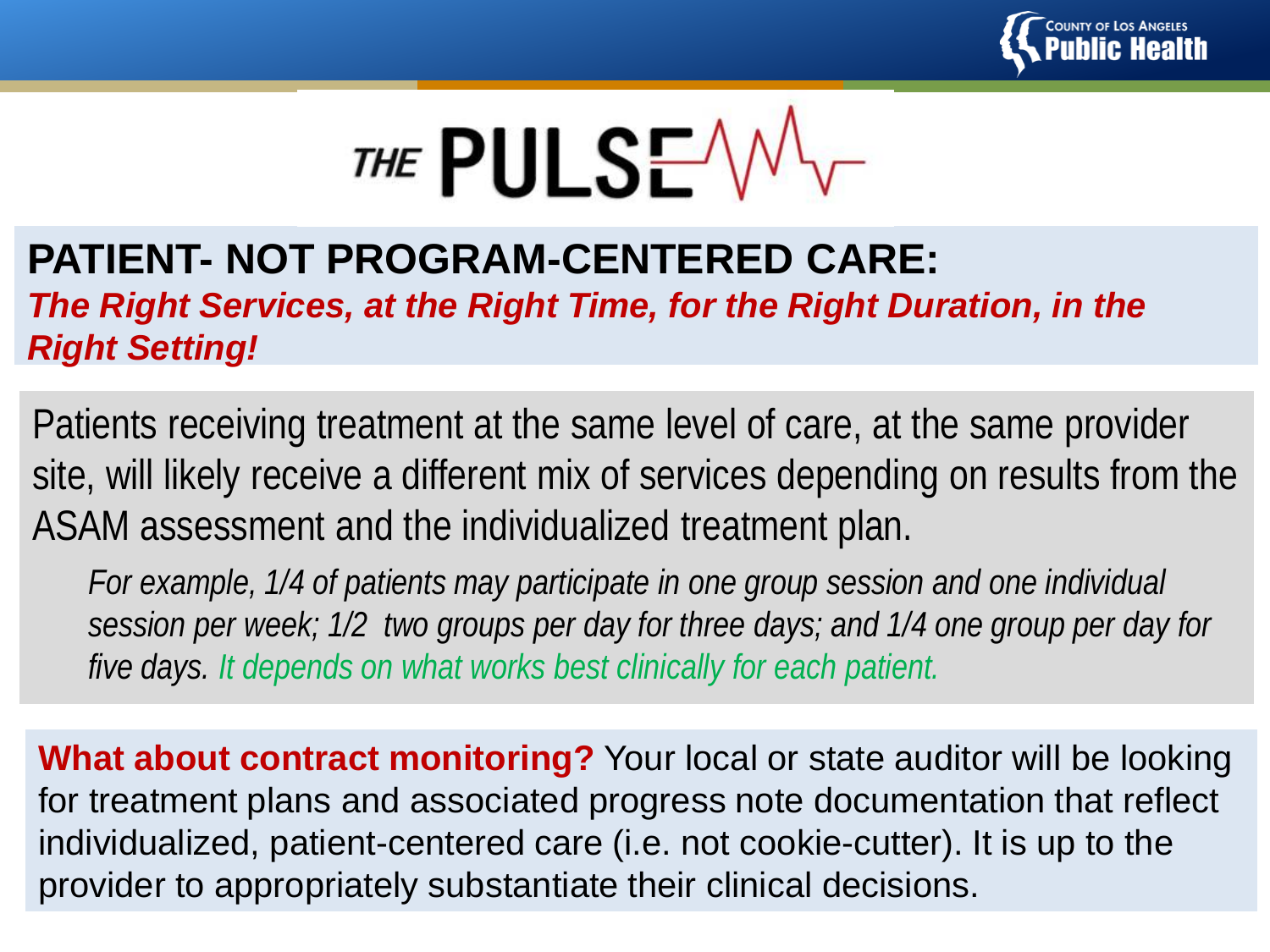



#### **SASH AND CENS REFERRALS**

*Removes Need for Agency-Specific Screening Questions!*

- SASH and CENS use the approved screening tools to identify the right level of care, and consult the SBAT online directory for any population specific programs. Therefore:
	- Agencies are no longer able to conduct "pre-intakes" and ask additional questions (e.g., agency specific screening tool) to determine appropriateness of the referral.
	- Inform your staff if new procedures are needed at your site. SASH and CENS will initiate this change effective today.

*See FAQ: NEW – Can agencies develop additional screening tools for SASH and CENS referrals?*

**As You Know:** 96% of people with Substance Use Disorders (SUD) don't want help or acknowledge having a problem. Establishing enrollment filters or criteria present barriers and could prevent the person from seeking care elsewhere. Let's find ways to expand access and enrollment!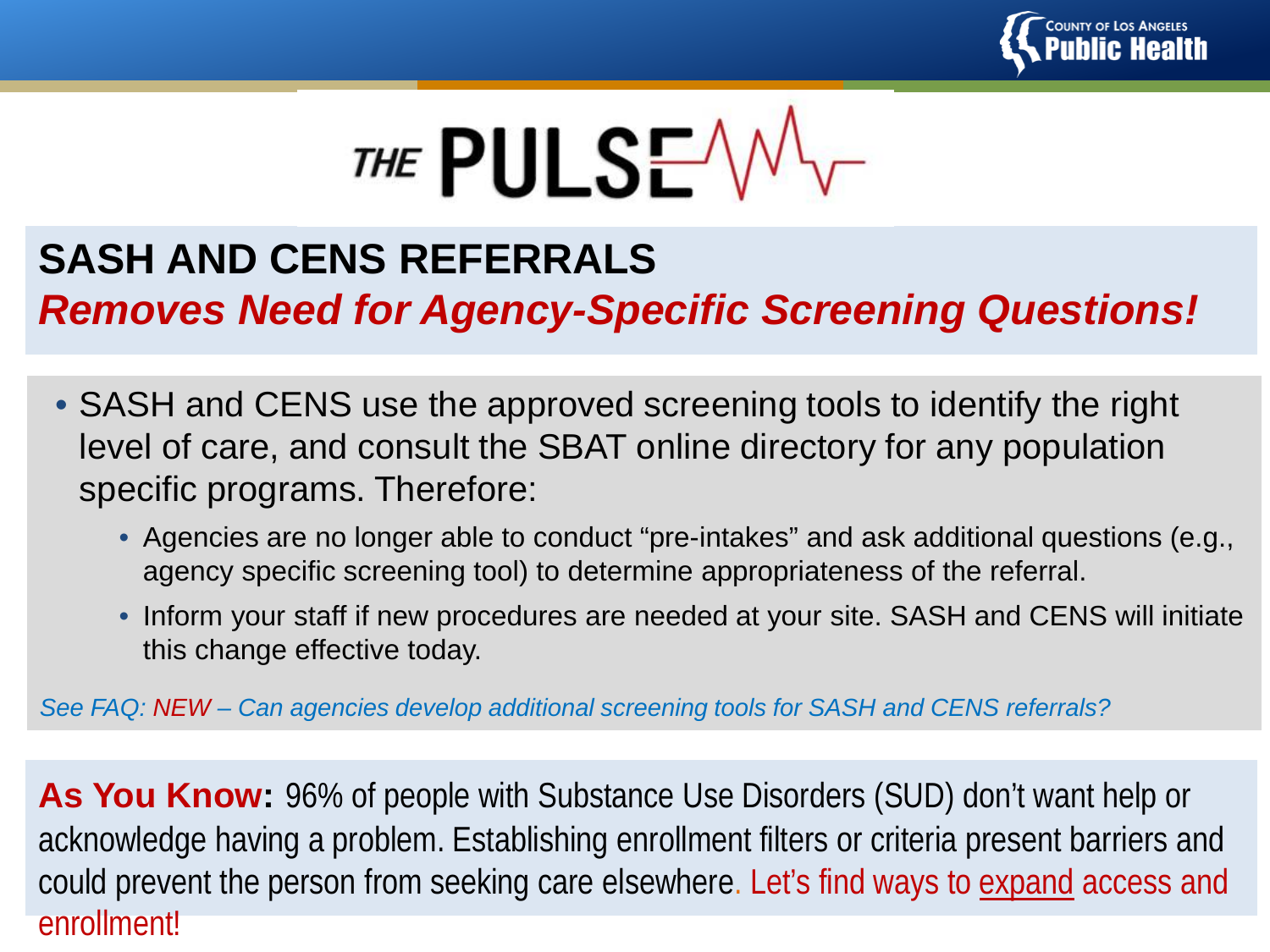



## **TIME AND DISTANCE STANDARDS:**  *Patient Choice Prevails!*

#### **DHCS' Time and Distance Standards Apply to SAPC**

- The DHCS standards (15 miles or 30 minutes from the patient's home) are to ensure network adequacy at the county level.
- Patients can choose to go to a program in any part of the County that fits their needs and preferences.
- The provider needs to provide alternate options, however, so patients clearly know what is available.

*See FAQ: Can I serve a patient that works/lives further than the time and distance standards?*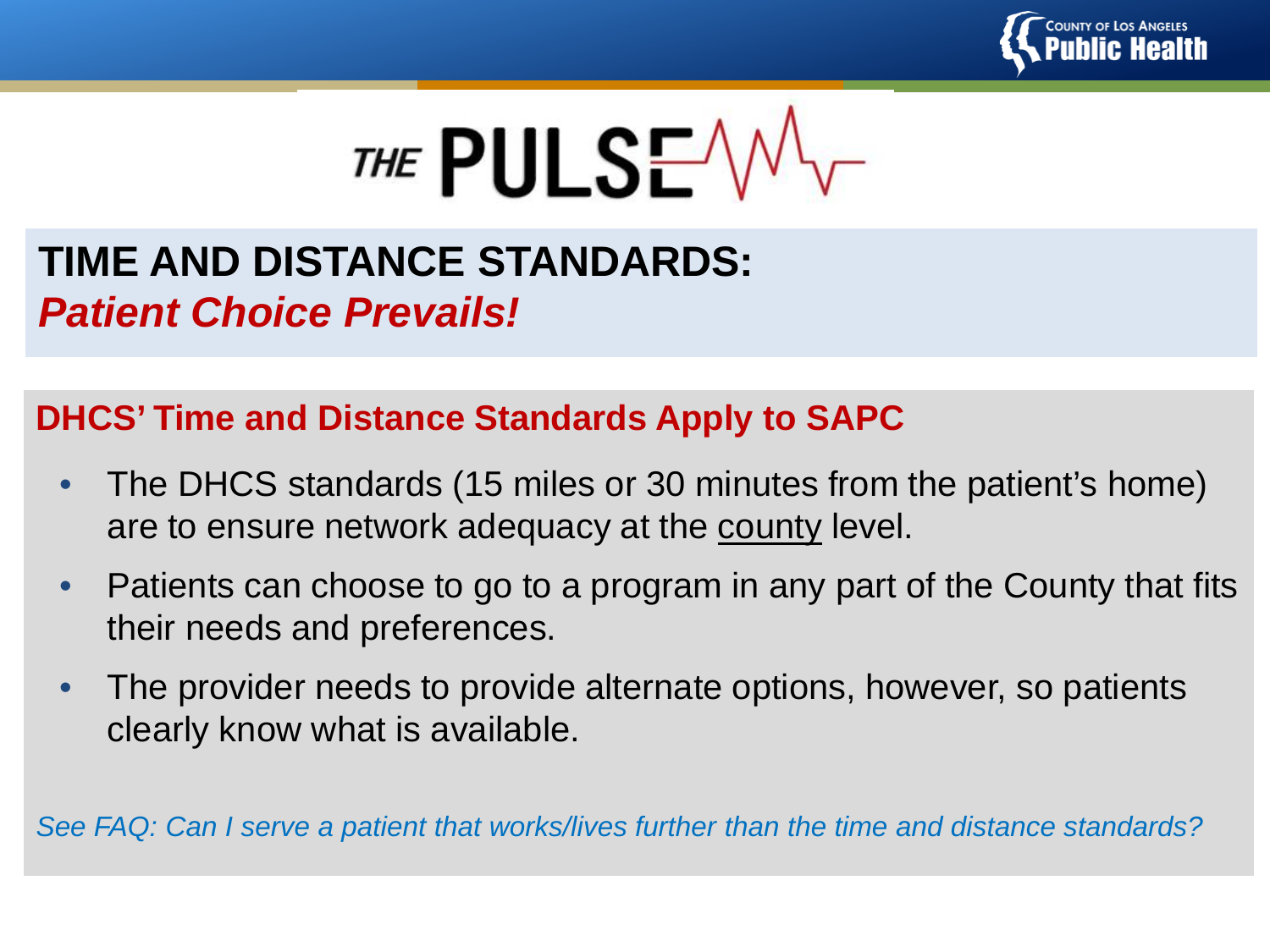



## **INTAKE SUBMISSION TIMELINES (REVISED):**  *Youth Admissions – 14 Calendar Days*

- **Intake Documents** (ASAM assessment, treatment plan, LACPRS, consents) are due within **14 calendar days for youth** (under age 18) and **7 calendar days for adults** (over age 18) of first service.
- For pre-authorized services (ASAM 3.1, 3.3, 3.5, 3.7, 4.0), information needs to be completed sooner when used to justify medical necessity.

*See START-ODS Factsheet #5: Adapting to the New Treatment Service Requirements, Submission Timelines See FAQ: When is the deadline to complete the initial treatment plan and updates?*

**TREATMENT PLANS:** Providers only need to submit Treatment Plans to SAPC if indicated on the Documentation Checklist, and do NOT need to submit ALL Treatment Plans to SAPC.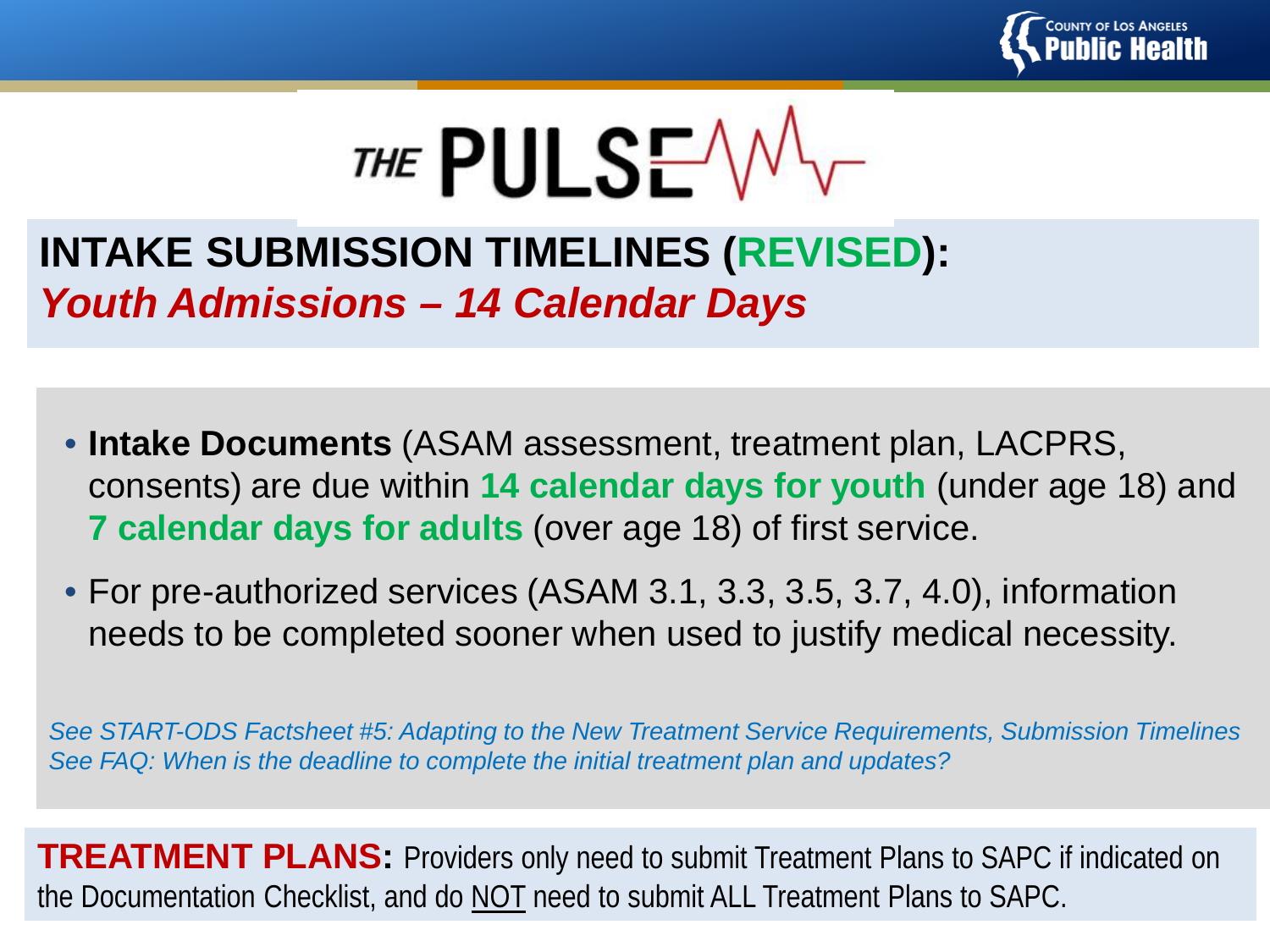



## **CASE MANAGEMENT AND TREATMENT PLANS:**  *Make Sure You Bill the Right HCPCS Code*

#### **CASE MANAGEMENT ACTIVITIES**

- Compliment clinical services by addressing other areas in the individual's life that negatively impact treatment success.
- Examples include communicating with social service workers, benefits acquisition, and coordinating physical and mental health services.
- Use HCPCS Code H0006

The Provider Manual will be revised accordingly!

*See FAQ: What constitutes billable case management services?* 

**TREATMENT PLAN CODE:** Treatment plan development and updates are not a part of case management and are billed under HCPCS Code T1007 only. **Remember:** Treatment plan reviews are not a billable service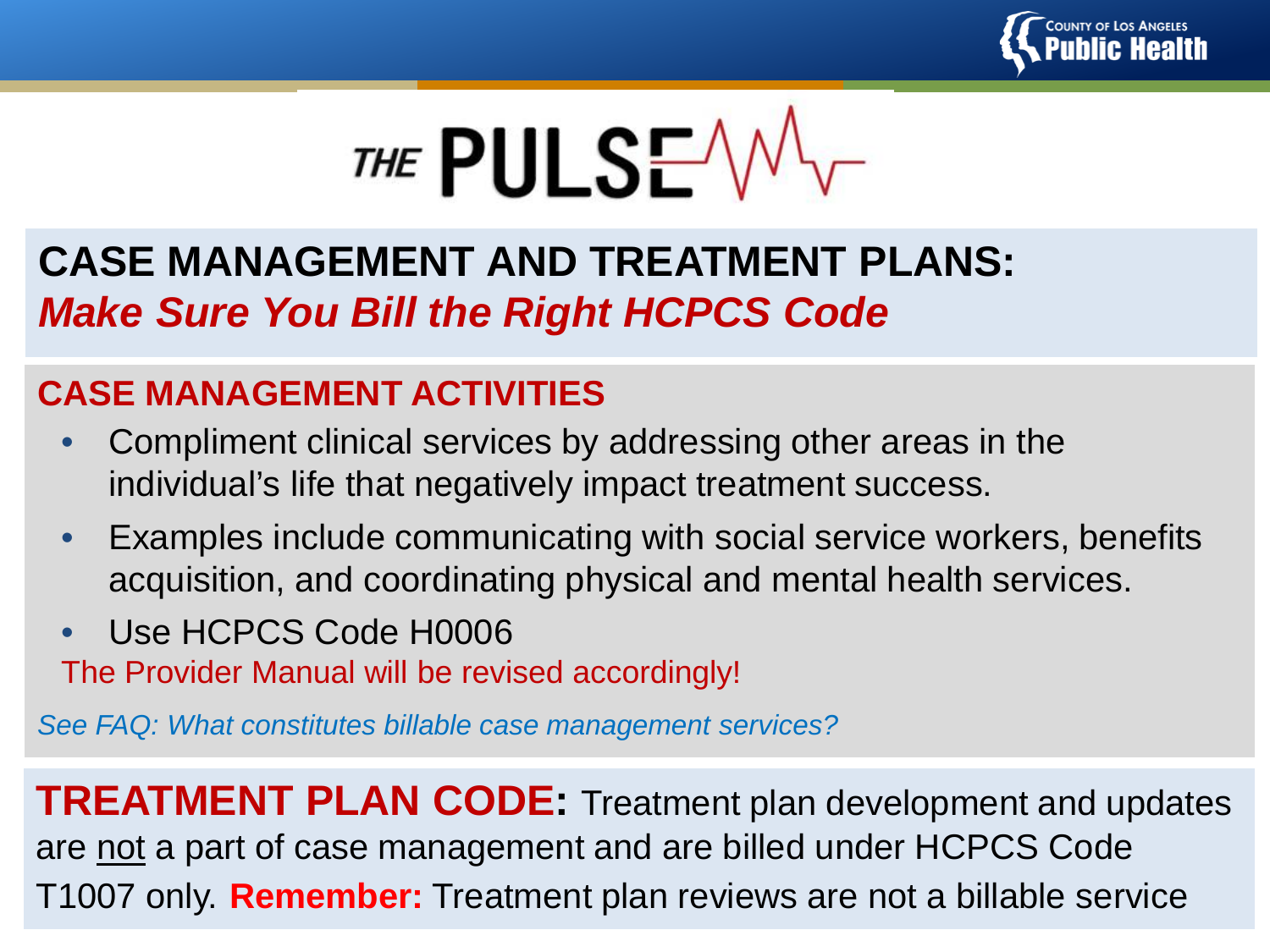



## **RESIDENTIAL & INPATIENT PROGRAMS:**  *One Clinical Service Per Day Required for Claims*

**Per DHCS: At least one clinical service (e.g., individual session, group session) must be provided to claim the residential day rate.**

- This includes Saturday and Sunday.
- Group time (60-90 Minutes) and group size (2-12) must be met to be claimable.
- Room and board can be claimed even if day rate is not per the policy.

**More To Come:** SAPC continues discussion on how residential service hours apply to youth (under age 18) and what activities can be included to achieve the residential service standards.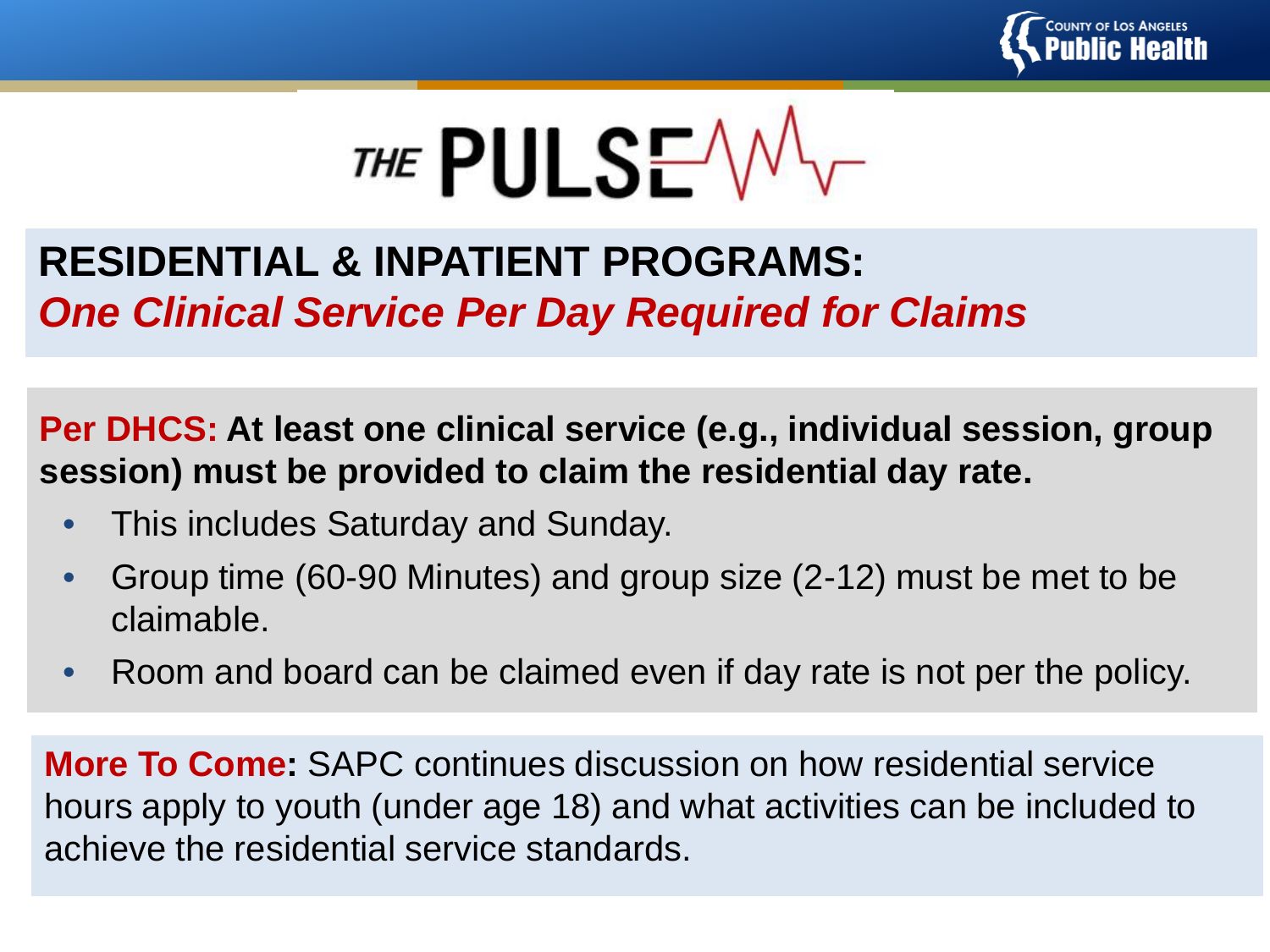



## **OPIOID TREATMENT PROGRAMS:**  *March 31, 2018 Last Day to Enroll Non-LAC Residents*

#### **OTP Transition Plan**

- OTPs can accept Non-LAC residents through March 31, 2018.
- OTP services provided to Non-LAC residents will not be reimbursed by SAPC after June 30, 2018.
- ASAM assessments are required for current patients by January 1, 2018

*See FAQ: Will we be reimbursed for serving non-LAC residents?*

**Preparing Patients:** Ensure your agency has a transition plan for non-LAC residents to avoid disruption in care. You can either (1) facilitate the transition to a provider in the County of residence or (2) become a contractor for County(ies) in which your patients reside.